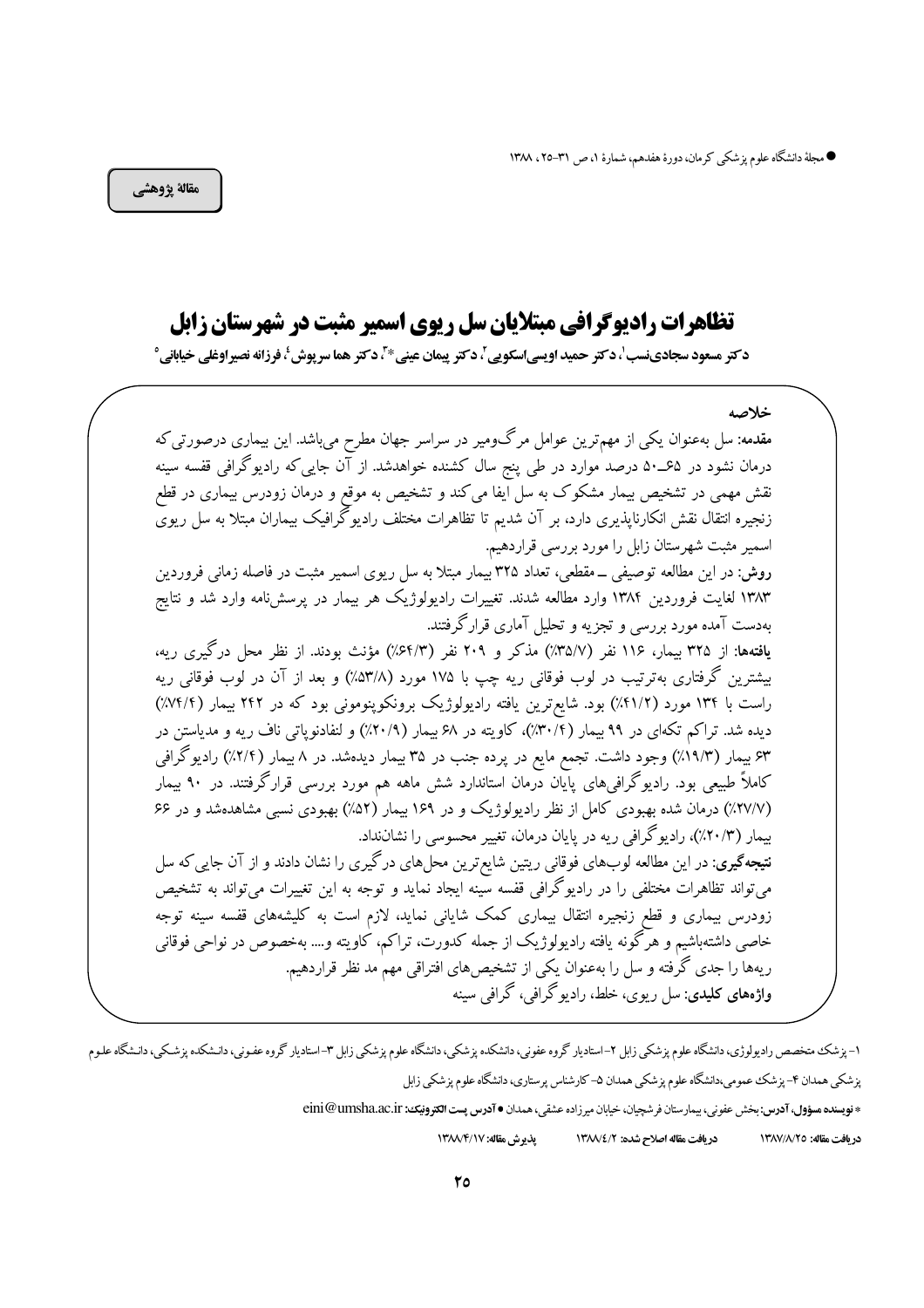درگیرمی شوند. درگیری غدد لنفاوی معمــولاً یــکطرفــه است. درگیری دوطرفه نیز ممکن است دیدهشود، اما شایع نیست و تقریباً همیشه غیرقرینه می باشد. درگیری پارانشیم ریه بهصورت تراکم هموژن در نواحی میانی و تحتانی ریــه جلب توجه می کند. توبر کولومـا کــدورتهــای نــدولری هستند که ممکن است در سل اولیه دیــدهشــوند ولــی در بیماری ثانویه شیوع بسیار بیشتری دارند. سل ریوی ثانویــه بهدنبال فعالیت مجدد ســل نهفتــه رخ مــیدهــد. تغییــرات رادیوگرافیک بیشتر در سـگمانهــای آپیکــال و خلفــی لــوبهــاي فوقــاني و ســگمان فوقــاني لــوب تحتــاني دیدهمیشود. کدورت های ندولر و تکهای (patchy) با حدود محو بهصورت شایعی دیده میشود. تظاهر مشخص این فرم از بیماری، حفره (کاویته) می باشد که تقریبــاً در نیمــی از بیماران دیده میشود. کاویته دارای دیواره ضخیم و نـامنظم است (۵). در نوع ثانویه درگیری غدد لنفــاوی نــاف ریـــه بهندرت دیده میّشود و شیوع مایع در فضای پلــور pleural) effusion) در این نوع کمتر است (حدود ۸۹٪) ولی در نوع اولیه تا ۳۸٪ موارد مایع در فضای پلور دیدهمیشود (۶) و معمولاً نشانه بیماری اکتیو و قابل انتقال است.کانون ســلی موجود در کاویته ممکن است با گسترش ترانس برونکیال منجر به برنکوینومونی چند کانونی شود. بهبود پارانــشیمال گاهی همراه با فیبروز، برونــشکتازی و کــاهش حجــم در لوب های فوقــانی اســت. توبر کولــوز میلیــاری بــه علــت گسترش هماتوژن باسیل ســل ایجــاد مــیشــود و نمــای رادیو گرافیک آن ندول های ۲ تا ۳ میلی متری منتشر ریوی می باشد (۷).

مطالعات متعدد در مورد انواع تغییرات ایجـاد شــده در رادیوگرافی قفسه سینه بیماران مبتلا به سل ریوی به انجــام رسیدهاست ولی از آن جایی که این تغییرات نقش مهمیدر تشخیص بیمار مشکوک به سل، ایفا ً می کند و تشخیص به موقع و درمان زودرس بیماری در قطع زنجیره انتقال نقــش انکارناپذیری دارد، بــر آن شــدیم تــا تظــاهرات مختلــف رادیوگرافیک بیماران مبتلا به ســل ریـــوی اســـمیر مثبــت شهرستان زابل را مورد بررسی قراردهیم. مقدمه

سل به عنوان یکی از مهم ترین عوامــل مــرگ ومیــر در سراسر جهان مطرح می باشد. این بیماری معمولاً ریــه هــا را درگیر ً می کند ولی در حدود یک سوم موارد ممکن اســت ارگانهای دیگری غیر از ریه درگیر شوند. این بیمــاری در صورتی که درمان نشود در ۶۵–۵۰ درصد موارد در طی پنج سال كشنده خواهدشد. عامل ايجاد كننده اين بيماري تحـت عنوان كميلكس مايكوباكتريوم توبر كلوزيس شناختهمي شود. ايسن مجموعـــه شـــامل مايكوبـــاكتريوم توبر كلـــوزيس، مايكوبــاكتريوم بــويس، مايكوبــاكتريوم افريكــانوم، مايكوبــاكتريوم ميكروتـــي، مايكوبــاكتريوم كـــاپره، مایکوباکتریوم پینیپدی و مایکوباکتریومکانتی مسیباشـد. انتقال بیماری از طریق ذرات ریز تنفسی (airborne) صورت مي گيرد (١). حدود يک ســوم جمعيــت جهــان بــه ايــن ارگانیسم آلوده ً میباشند و سالیانه هشت میلیون نفــر بیمــار جدید و دو میلیون مرگ در اثر بیمــاری در ســطح جهــان دیدهمی شود. حدود ۴\_۳ درصد افرادی کـه دچـار عفونـت (TB infection) شدهاند در سال اول بیماری آنها فعال می شود (TB disease) و درسالهای بعد ۱۵–۵ درصد افراد آلوده شده، دچار بیماری فعال0میشوند (۲). هر فرد بیمار قادر اســت در سال ۱۵–۱۰ نفر را آلوده کند. در اف رادی کــه HIV مثبــت هستند احتمال تبدیل شدن عفونت سلی به بیماری سل فعال، خیلی بیشتر خواهدبود. در آفریقــا عفونــت HIV بــه عنــوان مهم ترین عامل افزایش میزان بروز بیماری سل شناخته شـده است (۳). برای بررسی بیمار مشکوک بـه سـل ریــوی، رادیوگرافی قفسه سینه نقــش اساســی را در بررســی هــای رادیولوژیک بهعهده دارد. در مواردی که یافتــه هــا کــاملاً مشخص و قطعی نباشند سی تی|سکن قفــسه ســینه بــه کــار بردهمی شود (۴). بهصورت کلاسیک، سل ریوی به دو فــرم اوليه (primary) و ثانويه (postprimary) تقسيم ميشــود. ســـل ریوی اولیه در سنین کودکی شایع است، علایــم بــالینی آن کم بوده و در اغلب موارد بدون علایم بالینی اســت و یافتــه یاتولوژیک در رادیوگرافی قفسه سینه نیــز نــدارد. در ایــن شــکل از بیمــاری غــدد لنفــاوی نــاف ریــه و مدیاســتن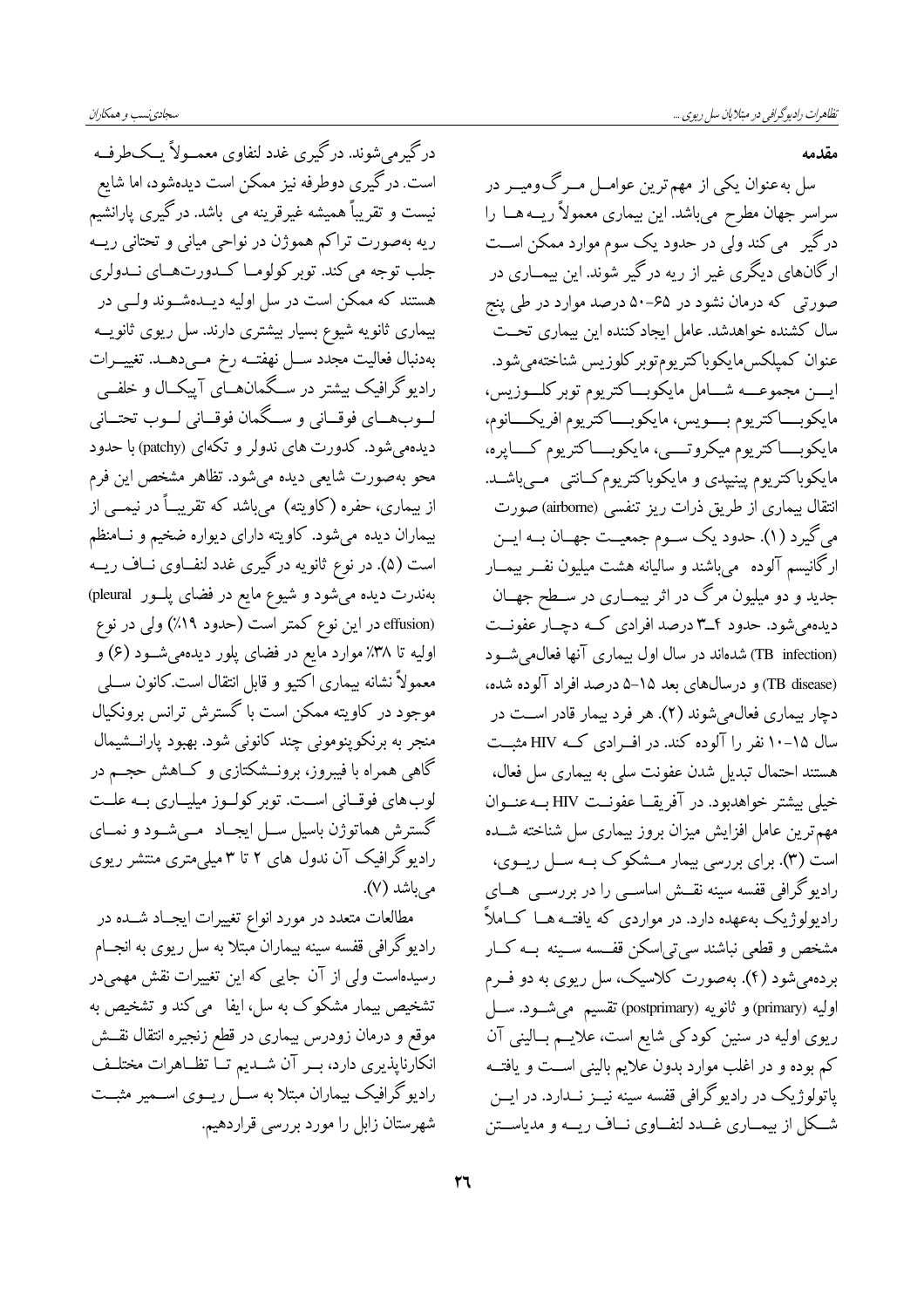| مؤنث بودند. از نظر سنی، در گروه سنی بالای ۶۵ ســال ۱۲<br>بیمار (۲۸٪) وجود داشت کــه بیـــشترین تعــداد را شــامل<br>می,شد و پس از آن، گروه سنی ۵۵ـــــ۱۵ سال بـــا ۶۵ بیمـــار<br>(۲۰٪) قرار گرفت. بیماران مــورد بررســی بــه تفکیــک<br>گروههای سنی در جدول ۱ آورده شدهاند. |                |  |
|-------------------------------------------------------------------------------------------------------------------------------------------------------------------------------------------------------------------------------------------------------------------------------|----------------|--|
| جدول ۱. فر <i>اوانی بیماران مبتلا به سل ریوی اس</i> میر مثبت<br>شهرستان زابل به تفکیک گروههای سنی                                                                                                                                                                             |                |  |
|                                                                                                                                                                                                                                                                               |                |  |
| فراوانبي                                                                                                                                                                                                                                                                      |                |  |
| تعداد (درصد)                                                                                                                                                                                                                                                                  | گروه سنی       |  |
| $(\cdot)$ .                                                                                                                                                                                                                                                                   | کمتر از ۱۰ سال |  |
| ۲۵ (۱۱)                                                                                                                                                                                                                                                                       | ۲۰–۱۱ سال      |  |
| $(1 \cdot)$ ۳۲                                                                                                                                                                                                                                                                | ۳۰–۲۱ سال      |  |
| $(17)$ ٤٢                                                                                                                                                                                                                                                                     | ٤٠–٣١سال       |  |
| $(\Lambda/\Lambda)$                                                                                                                                                                                                                                                           | ٥٠–٤١ سال      |  |
| $\mathfrak{c}(\cdot)$                                                                                                                                                                                                                                                         | ٦٥–٥١ سال      |  |

از نظر محل درگیری ریه، بیشترین گرفتاری به ترتیــب در لوب فوقاني ريه چپ با ۱۷۵ مـورد (۵۳/۸٪) و بعــد از آن لوب فوقانی ریه راست بــا ۱۳۴ مــورد (۴۱/۲٪) بــود. لوب تحتاني ريسه چسب در ۱۲۰ بيمسار (۳۶/۹٪) و لسوب تحتانی ریه راست در ۹۴ بیمیار (۲۸/۹٪) دارای درگیری بود و کمترین محل درگیری لوب میانی ریه راســت بــود که در ۵۷ بیمار (۱۷/۵٪) مشاهده گردید. مکانهای درگیر ریـــوی از نظــر گرافــی قفـــسه ســـینه در جـــدول ۲ آورده شدهاست.

حلول ۲. فر*اوانی مکانهای د*رگیر در گراف<sub>ی</sub> قفسه سینه در بیمارا*ن میتلا به بیل دیوی اسمه* مثبت ش*صه بیتان زاپا* 

| $\sqrt{5}$ $\sim$ $\sim$ $\sqrt{5}$<br>$\cdot$ $\cdot$<br>הריכש הרכה הן ששיט |                        |
|------------------------------------------------------------------------------|------------------------|
| فراوانى<br>تعداد (درصد)                                                      | مکانهای درگیر ریه      |
| (5/1)                                                                        | درگیری کامل ریه راست   |
| $(V)$ $\Upsilon$                                                             | درگیری کامل ریه چپ     |
| $(2V/T)$ 102                                                                 | درگيري يکءطرفه ريه     |
| $(29/0)$ 171                                                                 | درگيري دوطرفه ريهها    |
| $(70/7)$ $\Lambda$                                                           | درگیری فقط در ریه راست |
| $(YY/\Upsilon)$                                                              | درگیری فقط در ریه چپ   |

در این مطالعه توصیفی ــ مقطعی، تعداد ۳۲۵ بیمار مبــتلا به سل ریوی اسمیر مثبت در فاصله زمانی ف وردین ۱۳۸۳ لغايت فروردين ١٣٨٤ وارد مطالعه شدند. كليه پرونــدههــاي مربوط به بیماران مبتلا به سل در واحد مبارزه با بیماری های مرکز بهداشت شهرستان زابل در این فاصله زمــانی، مــورد بررسی قرار گرفتند. بیمارانی وارد مطالعه شدند که مستلا ب سل ریوی اسمیر مثبت بوده بهنحوی که حداقل دو نمونــه از سه نمونــه اســمیر تهیــه شــده از بیمــاران از نظــر اســمیر رنگآمیزی شده بــه روش زیــلiلــسون مثبــت گــزارش شدهبود. معیار دیگر ورود به مطالعه موجود بودن کلیشه های رادیو گرافیک قفسه سینه ابتدای تشخیص بیماری و انتهــای درمان در پرونده بیماران مسلول بود. بیماران مبتلا بــه ســـل خارج ریوی و سل ریسوی استمیر منفـبی، از مطالعــه کنــار گذاشته شدند. همچنین بیمارانی که گرافی قفسه ســینه آنهــا در پرونده موجود نبود، از مطالعه خــارج شــدند. کلیـــشه هــا به صورت خلفی ــ قدامی گرفته شده بودند. برای هــر بیمــار پرسشنامهای تهیه گردید و اطلاعات دموگرافیک و همچنین لوب یا لوب های درگیر در ریه چپ و راســت در گَرافــی توسط رادیولوژیست مشخص گردیــد. نــوع درگیــری بــر اساس تــراكم تكــهتكــه (patchy consolidation) حفــره (cavitation)، تسراكم بسه همسراه كسولايس =collapse) consolidation» برونکوپنومونی، آمفیزم، تجمع مایع در پرده جنــب (pleural effusion)ه برونـــشكتازي، كلـــسيفيكاسيون، لنفادنویاتی و سل|رزنی (miliary) تقسیمبندی شــدند. در ایــن مطالعه گرافی های بهعمل آمده در یایان شــش مــاه درمــان اســـتاندارد هـــم مـــورد بررســـی قرارگرفتنـــد و تغییـــرات رادیوگرافیک پس از درمان در سه گروه بهبــودی کامــل، بهبودی نسبی و بدون بهبودی رادیوگرافیــک طبقـــهبنــدی شدند. نتایج بهدست آمده مورد بررســی و تجزیـــه و تحلیـــل آماری قرارگرفتند.

نتايج

از ۳۲۵ بیمار مبتلا به سل ریوی اسمیر مثبت کـه وارد مطالعه شدند، ۱۱۶ نفر (۳۵/۷٪) مذکر و ۲۰۹ نف (۶۴/۳٪)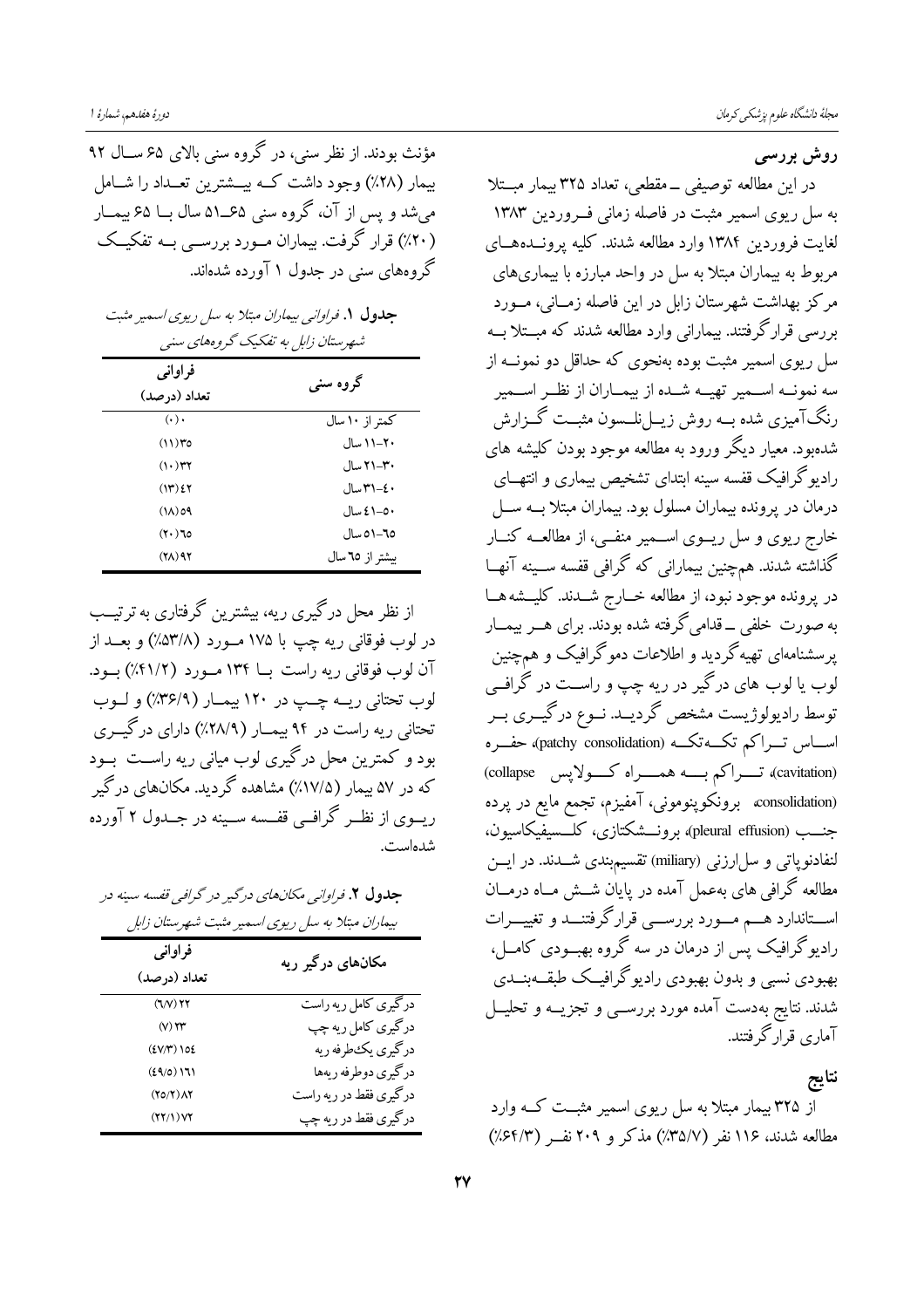بحث

بیماری سل از زمانهای دور سلامت انـسانهـا را مورد تهدید قرار دادهاست و علی رغم پیشرفتهای شگرف در علم پزشکی این بیماری همچنان به عنوان یکی از عوامل مهم مرگ<code>ومیر انسان</code>ها محسوب مـیشــود. مجــاورت بــا کشٰور افغانستان و مهاجرت اتباع این کشور به داخل ایران و همچنین ظهور بیماریهای تضعیف کننده سیــستم ایمنــی همانند عفونت HIV باعث گردیده بیماری سل هــمچنــان به عنوان یک مشکل بهداشتی مهم مطرح باشد. این بیمــاری می تواند تظاهرات مختلفی را در رادیــوگرافی قفــسه ســینه ايجاد نمايد. توجه به اين تغييرات مبي توانــد بــه تــشخيص زودرس بیماری و قطع زنجیره انتقال کمک شایانی نماید.

در مطالعه حاضر ۶۴/۳ درصد بیماران را زنسان و ۳۵/۷ درصد را مردان تشکیل مے دادنــد. در بررســی فرانکــو و همکاران در برزیل ۵۱/۶٪ بیماران مذکر و بقیه آنان مؤنث بودنـد (٨). در پــژوهش حــاتمي و همكــاران در اســتان کر مانشاه، ۵۲/۴٪ بیماران را مردان و ۴۷/۶٪ آنسان را زنسان تشکیل مے داد (۹). در مطالعــه فرهمنــد و همکــاران در رفسنجان، ۴۵٪ بیماران مذکر و ۵۵٪ مؤنث بودند (۱۰).

در ایسن بررســی شــایع تـــرین یافتـــه رادیولوژیـــک برونکوینومونی بود که در ۲۴۲ پیمار (۷۴/۴٪) دیــده شــد. در مطالعه فرانک و و همکــاران ايـــن درگيـــري در ۵۶/۵٪ بيماران ديدهشـد (٨). ايــن يافتــه در يـــژوهش حــاتمي و همکـــاران ۵۷٪ و در مطالعـــه فرهمنـــد و همکـــاران ۱۶٪ بود (۹،۱۰). در بررسی بهعمل آمده بر روی ۵۴۶ بیمار در دانشگاه کلمبیا بوسیله Geng و همکــاران، ۶۰/۵٪ بیمــاران تغییرات تپییک رادیوگرافیـک را نــشان دادنــد (١١). در مطالعه حاضر کاویته کــه یکــی از مهــمتــرین تظــاهرات رادیولوژیک در سل ثانویــه اســت در ۶۸ پیمــار (۲۰/۹٪) دیدهشد و این در حالی است کــه در بررســی فرانکــو ً و همکاران ایس تظاهر در ۱۴/۸٪ مـوارد (۸) و در مطالعــه حاتمی و همکاران در ۵۱/۸٪ (۹)، در یژوهش فرهمنــد و همکاران در ۲۷٪ ( ۱۰) و در مطالعه Geng و همکــاران در ٢٨/٧٪ بیماران دیده شد (١١). در ایــن بررســی آدنویــاتی

فراوانی تظاهرات رادیولوژیک در بیماران مبتلا به سـل ريوي اسمير مثبت بــهترتيــب شــيوع از ايــن قــرار بــود. شایع ترین یافتــه برونکوپنومــونی بــود کــه در ۲۴۲ بیمــار دیدهشد که ۷۴/۴٪ موارد را تشکیل میدهد. تــراکم تکــهای در ۹۹ بیمار (۳۰/۴٪) دیدهشد، حفره ۶۸ مـورد (۲۰/۹٪) و لنفادنوياتي ۶۳ مورد (۱۹/۳٪) موارد را تـشكيل مـي دادنــد. تجمع مایع در پرده جنب در ۳۵ بیمار دیده شد کـه معــادل ۰۱۰/۷٪ موارد بود. تراکم به همراه کولایس و توبر کولومـا هر کدام در ۲۸ بیمار (۸/۶٪) مشاهده گردید. برونــشکتازی در ۱۲ بیمار و آمفیزم تنها در دو بیمار دیده شد. در ۸ بیمـار (۲/۴٪) گرافی ک)ملاً طبیعـی بـود. در جـدول ۳ فراوانــی تظاهرات رادیولوژیک به تفکیک جنس آورده شدهاست.

جدول ۳. فرا*وانی تظاهرات دادیو گرافیک در پیماران میتلا به* سل ریوی اسمیر مثبت شهرستان زابل بر حسب جنس

| مر دان                                                     | زنان                                    | تظاهرات راديوگرافيك   |
|------------------------------------------------------------|-----------------------------------------|-----------------------|
|                                                            | تعداد (درصد)                            |                       |
| $(7/0)$ ۳                                                  | $(Y/\xi)$ o                             | گرافی قفسه سینه طبیعی |
| $(\mathsf{r}\mathsf{r}_\mathcal{N})\mathsf{r}_\mathcal{N}$ | $(Y9/Y)$ $71$                           | انفيلتراسيون پاچي     |
| $(Y1/0)$ Yo                                                | $(Y \cdot / 1)$ { $Y$                   | كاويته                |
| ۸۵ (۱۳/۲                                                   | (V0/1) 10V                              | برونكوپنوموني         |
| (11)                                                       | $(1 \cdot)$                             | تجمع مایع در پرده جنب |
| $(1/\sqrt{9})$ $\gamma\gamma$                              | $(19/1)$ £1                             | لنفادنوپاتى           |
| $(1/N)$ $\uparrow$                                         | $\mathcal{F}(\mathcal{P}(\mathcal{Y}))$ | كلسيفيكاسيون          |
| $(\mathbf{t}/\mathbf{t})$ {                                | $(11/0)$ $Y_{2}$                        | تراكم به همراه كلاپس  |
| $(\lambda/\lambda)$                                        | $(9/0)$ Y .                             | توبركولوما            |
| (۵/۱)٦                                                     | $\mathcal{J}(\mathsf{P}(\mathsf{Y}))$   | برونشكتازي            |
| $\ddot{\phantom{0}}$                                       | $(\cdot)$ ٩) ۲                          | آمفيزم                |
| ۲۱۱ (۳۵/۷)                                                 | $(T_{\xi}/T)$ ۲۰۹                       | جمع                   |

در این مطالعه عکس های قفسه سینه که در پایان درمان استاندارد شش ماهه از بیماران گرفته شدهبود هم مورد بررسی قرار گرفتند. در ۹۰ بیمار (۲۷/۷٪) بهبودی کامل از نظر رادیولوژیک و در ۱۶۹ بیمار (۵۲٪) بهبودی نسبی مشاهده شد، در ۶۶ بیمار (۲۰/۳٪)، گرافی ریه در پایان درمان، تغییری را نشان نداد.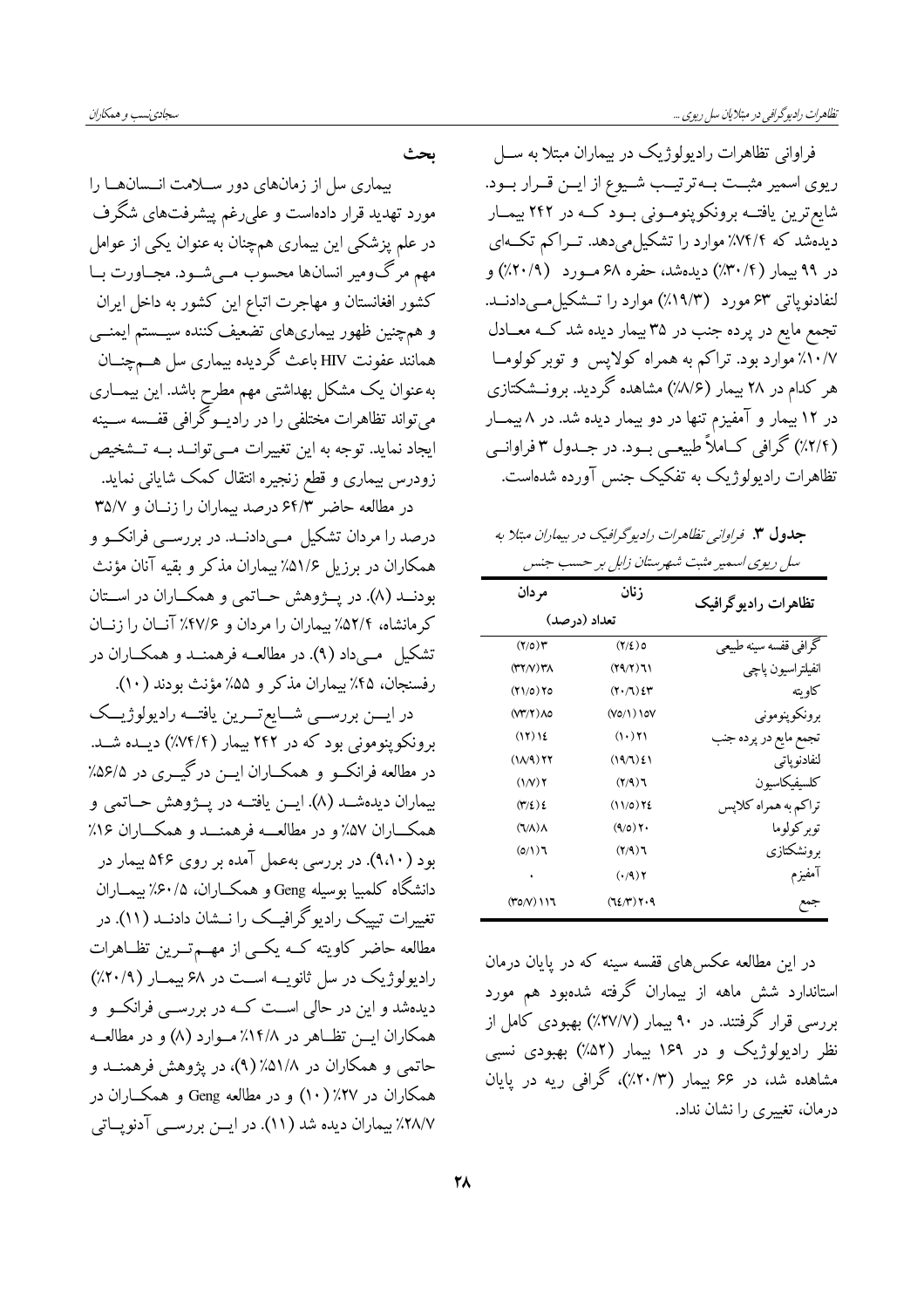(۶۱/۲٪) گزارش شد و این درحالی است که در بررسی حاتمی و همکاران ناحیه فوقانی ریه راست در ۵۰/۸٪ و ناحیه فوقانی ریه چپ در ۴۳/۸٪ موارد درگیری داشت (۹). در یژوهش فرهمند و همکاران لوب فوقانی ریه راست در ۳۸٪ و لوب فوقانی ریه چپ در ۳۶٪ موارد درگیری را نشانداد (۱۰) همانطور که مشاهده میشود درگیری ریوی در سل ریوی ثانویه بیشتر تمایل دارد که نواحی فوقانی ریهها را درگیر کند که این امر از فشار اکسیژن بیشتر و کم بودن درناژ لنفاوی در این مناطق ناشي مي شود (١،٢).

یکی از محدودیتهای این مطالعه، فقدان رادیوگرافی نیمرخ قفسه سینه بود. این کلیشه بهصورت روتین از بیماران مسلول، در مراکز بهداشتی – درمانی گرفته نمی شود، و این درحالی است که این رادیو گرافی برای بررسی ناف ریه و قسمتهایی از ریه که در پشت قلب قرار دارد بسیار مفید خواهد بود.

## نتيجه گيري

با توجه به آندمیک بودن سل در ایران و افزایش موارد ابتلا به سل در بیماران دچار نقص سیستم ایمنی بهخصوص عفونت HIV و نتايج بهدست آمده از بررسي فوق، لازم است به کلیشههای قفسه سینه توجه خاصی داشته و هرگونه یافته رادیولوژیک از جمله کدورت، تراكم، كاويته و… بهخصوص در نواحي فوقاني ريهها را جدی گرفته و سل را بهعنوان یکی از تشخیص های افتراقی مهم در نظر داشت.

ناف ریه و مدیاستن در ۶۳ بیمار (۱۹/۳٪) مشاهدهشــد کــه این یافته در پیژوهش فرانک و و همکباران در ۴۴/۳٪ در مطالعه تورسن و همکاران که بر روی ۳۶۶ بیمار در ویتنــام انجام شده در ۶۵٪ مردان و ۶۱٪ زنان وجـود داشـته اسـت (۱۲). در مطالعه حاضر یلورزی در ۱۰/۷٪ بیماران دیدهشـد که این حالت در پــژوهش حــاتمی و همکــاران در ۷/۶٪ بیماران (۹)، در بررسی فرهمند و همکاران در ۲۴/۵٪ (۱۰) و در مطالعه تورسون و همکاران در ۱۷٪ مردان و ۳٪ زنــان دیدهشد (۱۲). همانگونه که مشاهده مــیشــود یافتــههــای حاصل از این مطالعه در بعضی از موارد تقریباً مـــشابه نتـــایج .<br>به دست آمده در مطالعات دیگــر در اقــصی نقــاط ایــران و جهان است ولي در بعضي از موارد تفاوتهايي مشهود است که می تواند ناشی از تفاوتهای نژادی، زمان شروع بیمــاری تا تشخیص آن، تفاوت در گروههای سنی مــورد مطالعــه و اختلاف در نسبت جنسی افراد مورد بررسی باشد بــهنحــوی که در بعضی از مطالعات دیدهشده که پیــشرفت تظــاهرات رادیو گرافیک در مردان بیشتر و شدیدتر از زنان بودهاســت (١٢). در مطالعه حاضر ٨ بيمار (٢/٢۶٪) راديو گرافي طبيعي داشتند. در بررسی حاتمی و همکاران ۰/۸٪ و در پــژوهش فرهمند و همکاران ۸٪ بیماران دارای کلیــشه نرمــال بودنــد (۹،۱۰). در مطالعه Cohen و همکاران که بر روی ۴۴ بیمـار مبتلا به سل ریوی اسمیر مثبت انجـام شـد، تمـامی بیمـاران دارای یافتههای رادیولوژیک غیرطبیعی بودند (۱۳).

در این مطالعه از نظر محل درگیری ریه، بیشترین گرفتاری بهترتیب در لوب فوقانی ریه چپ با ۱۷۵ مورد (۵۳/۸٪) و بعد از آن لوب فوقانی ریه راست با ۱۳۴ مورد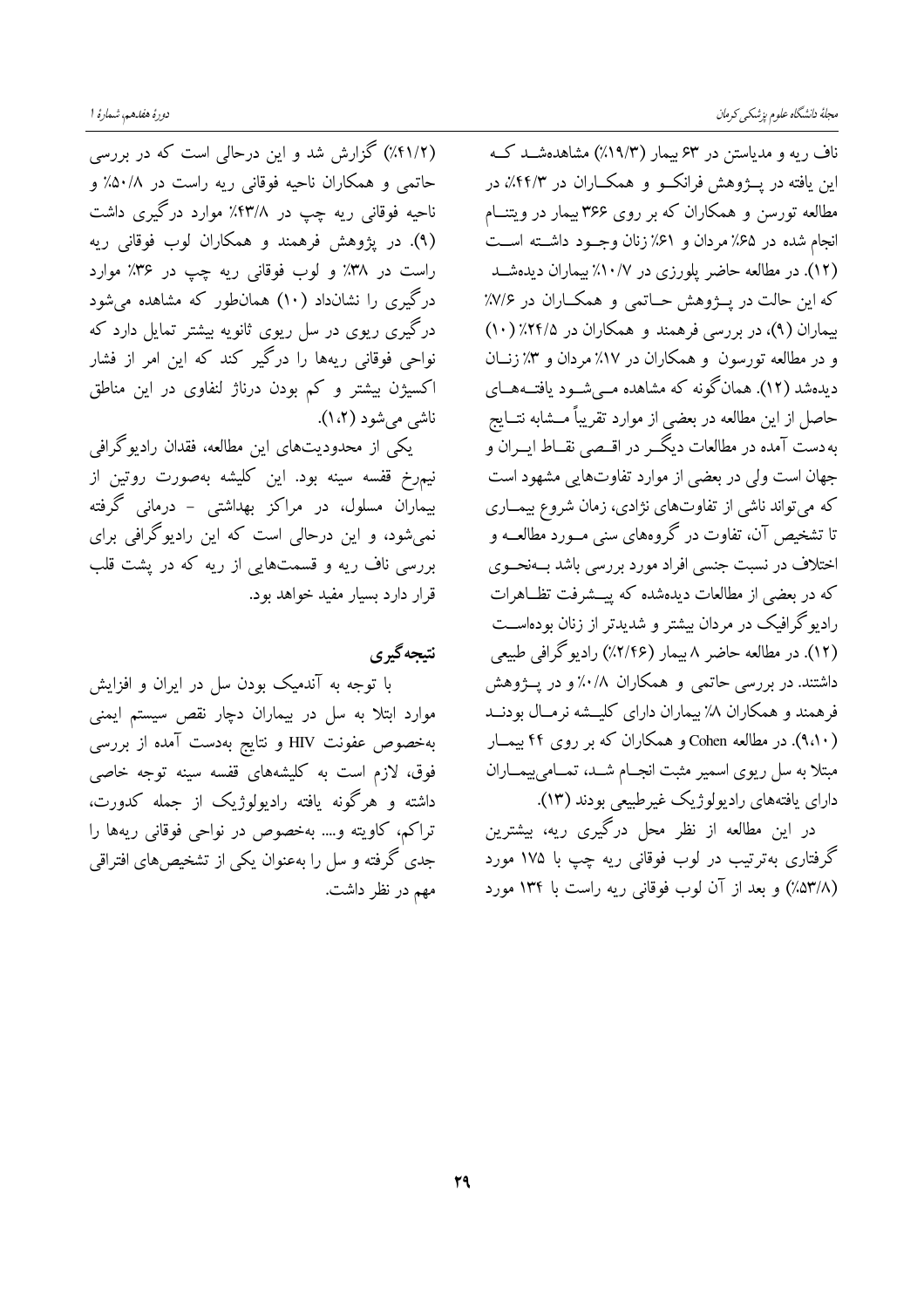## Radiologic Manifestations of Patients with Smear Positive Pulmonary Tuberculosis in Zabol

Sajadi Nassab M., M.D.<sup>1</sup>, Owaysee Oskoei H., M.D.<sup>2</sup>, Eini P., M.D.<sup>3</sup>\*, Serpoosh H., M.D.<sup>4</sup>, Nasiroghli Khiyabani F., B.Sc.<sup>5</sup>

1. Radiologist, Zabol University of Medical Sciences, Zabol, Iran

2. Assistant Professor of Infectious Diseases, Zabol University of Medical Sciences, Zabol, Iran

3. Assistant Professor of Infectious Diseases, School of Medicine, Hamadan University of Medical Sciences, Hamadan, Iran

4. General Practitioner, Hamadan University of Medical Sciences, Hamadan, Iran

5. Nurse, Zabol University of Medical Sciences, Zabol, Iran

\* Corresponding author, e-mail: eini@umsha.ac.ir

(Received 16 Accepted 8 July 2009)

#### Abstract

Background & Aims: Tuberculosis is one of the most important causes of mortality in the world and if it is not treated, 50 – 65% of patients would die in five years. Chest X-ray has an important role in the diagnosis of TB and early diagnosis and treatment prevent tuberculosis transmission. In this study we evaluated radiologic manifestations of patients with smear positive pulmonary tuberculosis in Zabol.

Method: In this cross – sectional study, 325 patients with smear positive pulmonary tuberculosis from March 2004 to March 2005 were evaluated. Radiologic findings were recorded in a questionnaire and analyzed.

Results: From 325 patients with smear positive pulmonary tuberculosis, 116(35.7%) were male and 209(64.3%) were female.The most frequent involved site was left upper lobe [175(53.8%)] followed by right upper lobe [134(41.2%)]. The most frequent radiologic finding was bronchopneumonia with 242 cases (74.4%). Patchy consolidation in 99 patients (30.4%), cavitary lesion in 68 ones (20.9%) and pleural effusion in 35 patients (10.7%) were observed. In 8 cases (2.4%) CXRs were normal. After six months treatment and according to CXRs, 90 patients (27.7%) recovered completely, 169 cases (52%) had slight recovery and 66 patients (20.3%) did not have any changes.

Conclusion: Pulmonary upper lobes were the most frequent involved sites. Since pulmonary TB has different radiologic manifestations and chest X-ray has an important role in the early diagnosis and preventing transmission, careful attention to radiologic manifestations especially in upper lobes and considering TB as one of the differential diagnosis are highly recommended.

Keywords: Pulmonary Tuberculosis, Sputum, Radiography, Thoracic

Journal of Kerman University of Medical Sciences, 2010; 17(1): 25-31